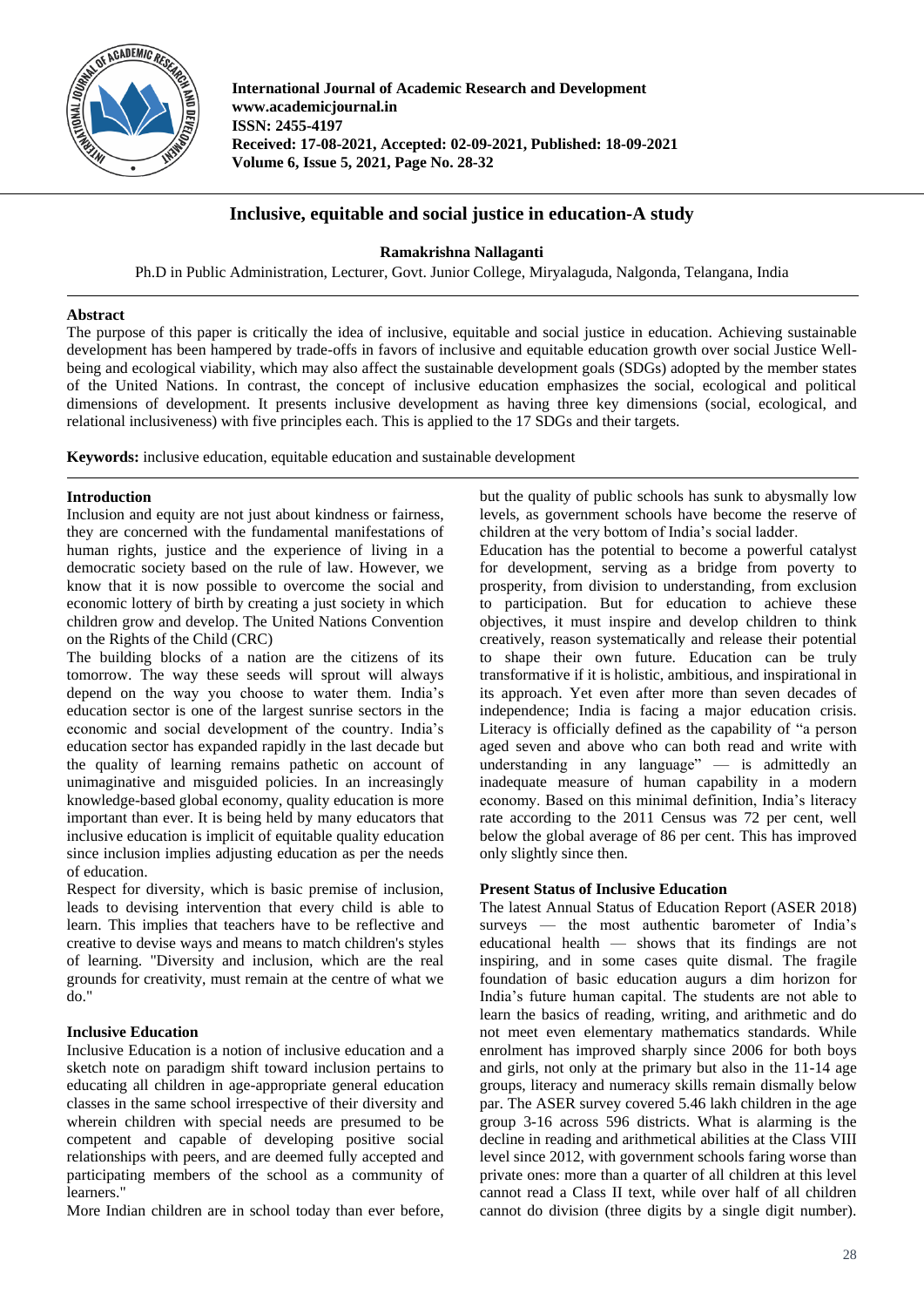Seen along last year's ASER survey on learning abilities of the 14-18 age group, those about to enter the workforce, it would seem that India's "demographic dividend" is turning into a sour joke.

These figures are a serious concern in a country where only 74 per cent of its 1.2 billion inhabitants are literate, making India home to the largest illiterate population in the world. We all know that a sound and productive education system needs to focus on science, math, engineering and technology — the skills today's employers are looking for to fill jobs right now and in the future." Inefficient teaching methods, such as rote learning, which focuses on memorization as opposed to critical reasoning, are still widespread at the primary and secondary school levels. The rote teaching methodology has demonstrated shortcomings. Studies by the Program for International Students Assessment, an OECD initiative, and Wipro found that students at the primary and secondary school level have fallen back in math, science and reading literacy in recent years.

The call for higher investments in education has been made since independence. The famous "Bombay Plan" (authored by country's foremost experts and published in 1944 as "A Plan of Economic Development for India", proposed public investment in literacy, including adult literacy, and school and college education, including "scientific education and research". It said that "extreme forms of poverty will prevail… as long as the overwhelming majority of the Indian people are able neither to read nor write." The document's arguments in favor of public investment in education and human capability building have been made more vigorously. The skewed priorities of the government in this vital sector manifest in low learning levels. The United Nation's Sustainable Development Goals include a commitment to ensure inclusive and equitable quality education and promote lifelong learning opportunities for all. While we are on the right course, our obsession with universal coverage of education has compromised the quality of learning. It is time that India moves beyond a singular focus on enrolment numbers and grapples with the problem of poor quality. The usually parroted reasons for the poor standard of education are teacher absenteeism, poor student attendance, bad infrastructure, inadequate teacher preparation programs, and rote learning practices.

The most common refrain is: "The ones who understand education are not empowered while the ones empowered have no idea about education." While these issues are valid, they do not fully explain the learning crisis apparent in our classrooms. More Indian children are in school today than ever before, but the quality of public schools has sunk to abysmally low levels, as government schools have become the reserve of children at the very bottom of India's social ladder. The Right to Education Act has been quite successful in achieving three broad objectives: higher enrolment, lower dropout and completion of mandatory basic education.

The bane of the modern examination system is its regressive testing regimen which we stubbornly refuse to reform. Exams are no longer a metric for the test of learning or intelligence. Instead, they have degenerated into an awfully pernicious ritual designed to produce compliant drones who can regurgitate facts faithfully. What we test is the acquisition of a narrow collection of facts, not whether children have the skills for fruitful employment or the ingredients for gainful adulthood. Children are being coaxed

into learning merely to pass tests. Schools are not fostering love for learning. Moreover, they do not inculcate the allround skills they need when they leave the portals of learning to the world of competition outside. Real education is more about wide reading, deep thinking and asking hard questions rather than simply reproducing crammed answers faithfully. Formal teaching needs to be supplemented by inschool pull-out programs, after-school tutoring, and summer camps supervised by NGOs with emphasis on nonconventional innovative pedagogies.

Education needs more champions than health and environmental advocates because it is one rising tide that can lift all the boats. Since education has more room for innovation than any other development sector, there is a unique opportunity for social entrepreneurs. We need to transform curriculum and teaching practices to focus less on rote learning or straightforward calculation and more on relevant skills, like communication, reasoning ability, problem-solving and reasoning ability, and critical and independent thinking. We are under an illusion that our children are digitally savvy but more often their knowledge is only screen-deep. If young people are to be empowered citizens, they will need to understand how technology affects every aspect of our life. Greater tech literacy will be essential to ensure that the human implications of the ongoing fourth Industrial Revolution are positive.

If India is to truly rise as a global economic power, the policymakers and education specialists must focus their efforts on developing its public schools into a world-class education system. Catchy announcements like "blackboard to digital boards" will have relevance only when we translate rhetoric into commitment and into genuine action. Goals without actionable strategies are just good intentions. The proof should come by first addressing the fundamental concerns of public education. Nelson Mandela famously said: "Education is the most powerful weapon which you can use to change the world." Adequate resources, higher standards for teachers and the flushing out of corruption must all be part of a reform package that seeks to make Indian education the nation's top priority. Improving education outcomes demands a relentless focus on quality, equity and results.

#### **Diversity and inclusion for Social Justice**

When we consider the nature of social justice, Rawls' principles lead us to two fundamental assertions. Firstly, being inviolable social justice cannot be diluted, diminished or denied – either there is social justice or there is not. Equally there is recognition and respect for diversity and appropriate inclusion – or there is not. Secondly the principle applies to all dimensions of a person's life. An individual may or may not become involved in the legal system and if they do then they will have the protection of the rule of law. However, social justice applies to every aspect of daily life, not just the special or extraordinary circumstance. Social justice moves us from the theoretical or ideal into the practical – the right to vote has to be paralleled by the right to associate, debate etc.

#### **Sustainable development Possibilities**

However one issue needs to be addressed explicitly at the outset of any discussion about social justice in the context of diversity. This is the point is that the a priori for every discussion has to be the fundamental dignity and value of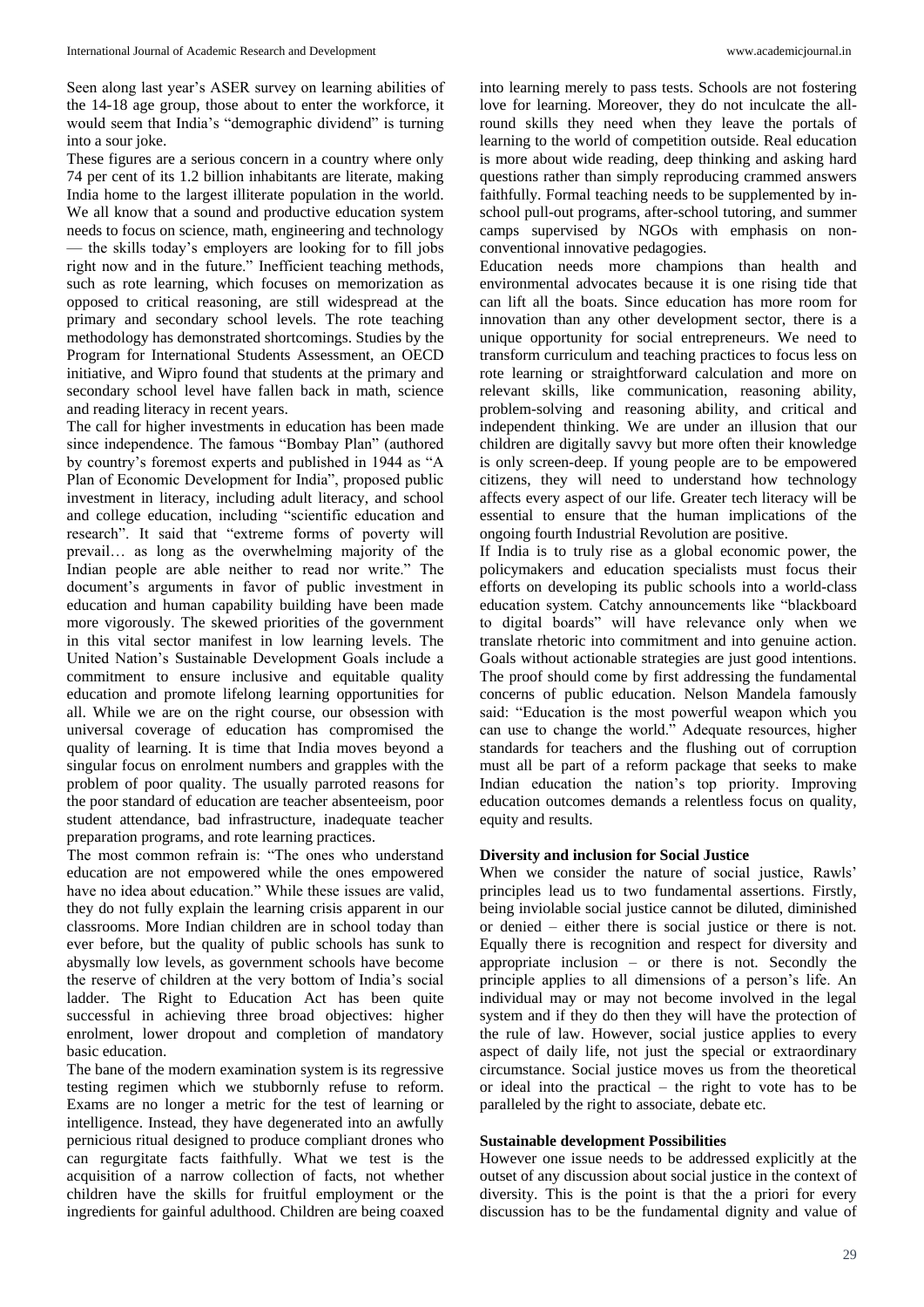every human being in their own right. There cannot be 'degrees' of humanity; there can be no caveats or conditions that might be used to qualify the essential identity and integrity of each person. Human dignity has to be understood in terms of being human without any artificial constructs or idealized models. Human dignity is not compromised by states of consciousness, relative wealth or perceived social status. There are no comparative criteria that can be scientifically, legitimately or morally used to classify human beings as the basis for discriminatory treatment. Thus gender, ethnicity, disability, relative measures of intelligence, varying degrees of athleticism, different artistic abilities, linguistic usages and social and cultural norms have to be regarded as descriptions of difference – not as the basis for discrimination whether personal or institutional. This point is fundamental to any discussion of recognizing and respecting diversity and working to secure inclusion – difference is the norm acknowledging diversity is the basis for strategies to secure inclusion based in equality and equity. It would be wrong to take this approach for granted; it is very much a product of culture and the prevailing moral hegemony:

The high quality and performance of Finland's educational system cannot be divorced from the clarity, characteristics of, and broad consensus about the country's broader social vision... There is compelling clarity about and commitment to inclusive, equitable and innovative social values beyond as well as within the educational system.

- The social consensus in India means that the Teachers' Union can promote a code of professional. The worth of a human being must be respected regardless gender, age, religion, origins, opinions or skills
- In relations between the teacher and the group, or the individual learner… justice must prevail.
- The point of departure for all social relations is respect for the freedom that is intrinsic to a human being's worth.
- The teacher accepts the learner and strives to consider him or her as a unique individual.
- Justice encompasses equality, the avoidance of discrimination and favoritism, and the opportunity to be heard. ethics that includes the following statements

The moral consensus in India serves as the basis of a wide range of social, educational and policy 'taken-for granted' assumptions. This cannot be replicated in other systems; it is a product of history, culture and national identity. For diversity to be truly embedded in an education system there has to be a number of fundamental choices made not the least of which is what is to be the overarching core purpose of the education system. Every education system has a dominant purpose – the Scandinavian countries tend to focus on well-being and social justice, the English system on performance. Of course most systems are a blend of these elements but one will tend to dominate and that gives schooling its distinctive nature. Equally schools will tend to identify with particular outcomes.

At the level of the school it is a primary function of leadership to articulate and secure engagement with the core purpose. As part of Washtenaw ISD's commitment to Equity, Inclusion & Social Justice, we have created opportunities for educator learning and growth around issues of race, class, gender, sexual orientation, culture and diversity over the past several years. Our work with educators began with the Understanding Race Project in 2012 and continued in the 2014-2015 school year with the founding of the "Culture & Diversity Task Force" to help create a vision for this work over the next 5-10 years. In the 2016-2017 school years we started the Justice Leaders Core Course, an in-depth professional learning series for educators passionate about issues of equity, inclusion and social justice. In addition, we offered the "How To" series that gave educators practical tools for making their classroomsmoreinclusive. This year, 2018-19, we will continue existing supports, like the Diversity Forum, Diversity Council Support for high school teams, and the Justice Leaders Core and Advanced Courses, and expand our professional development options to include the Justice Leaders Trainers Course, Justice Leaders for WISD Cabinet, and the Justice League which will meet bi-monthly after school to provide ongoing support to those educators who have completed the Advanced Course. Leaving no one behind' is at the core of Sustainable Development Goal 4 through its emphasis on equitable and inclusive education. This event will be discussed the structural changes and public policies needed to promote equity, inclusion and to overcome multiple forms of discrimination in and through education, and its impact on the achievement of other human rights and SDGs. Shortfalls and possible drawbacks will be discussed, to raise awareness of the challenges which must be addressed. We will focus on the intersectoral approaches needed to promote dialogue and coordination, recognizing the indivisibility and interdependence of all human rights that are reflected across the 17 SDGs. We will pay special attention to inclusive education policies that guarantee gender equality and the fulfillment of the right to education for children, youth and adults living with disabilities. The role of education as a driver in combating inequality and furthering the mission of ensuring that no one is left behind.

- Efforts being made to ensure equity in and through education and the overcoming of multiple forms of discrimination.
- Experiences in addressing the challenge of equity and inclusion in education, in particular women and girls, persons with disabilities, adults and older persons.
- The importance of political will and investment in education and in enabling
- Access to lifelong learning opportunities for all.

Obtaining a quality education is the foundation to creating sustainable development. In addition to improving quality of life, access to inclusive education can help equip locals with the tools required to develop innovative solutions to the world's greatest problems. Over 265 million children are currently out of school and 22% of them are of primary school age. Additionally, even the children who are attending schools are lacking basic skills in reading and math. In the past decade, major progress has been made towards increasing access to education at all levels and increasing enrollment rates in schools particularly for women and girls. Basic literacy skills have improved tremendously, yet bolder efforts are needed to make even greater strides for achieving universal education goals. For example, the world has achieved equality in primary education between girls and boys, but few countries have achieved that target at all levels of education.

The reasons for lack of quality education are due to lack of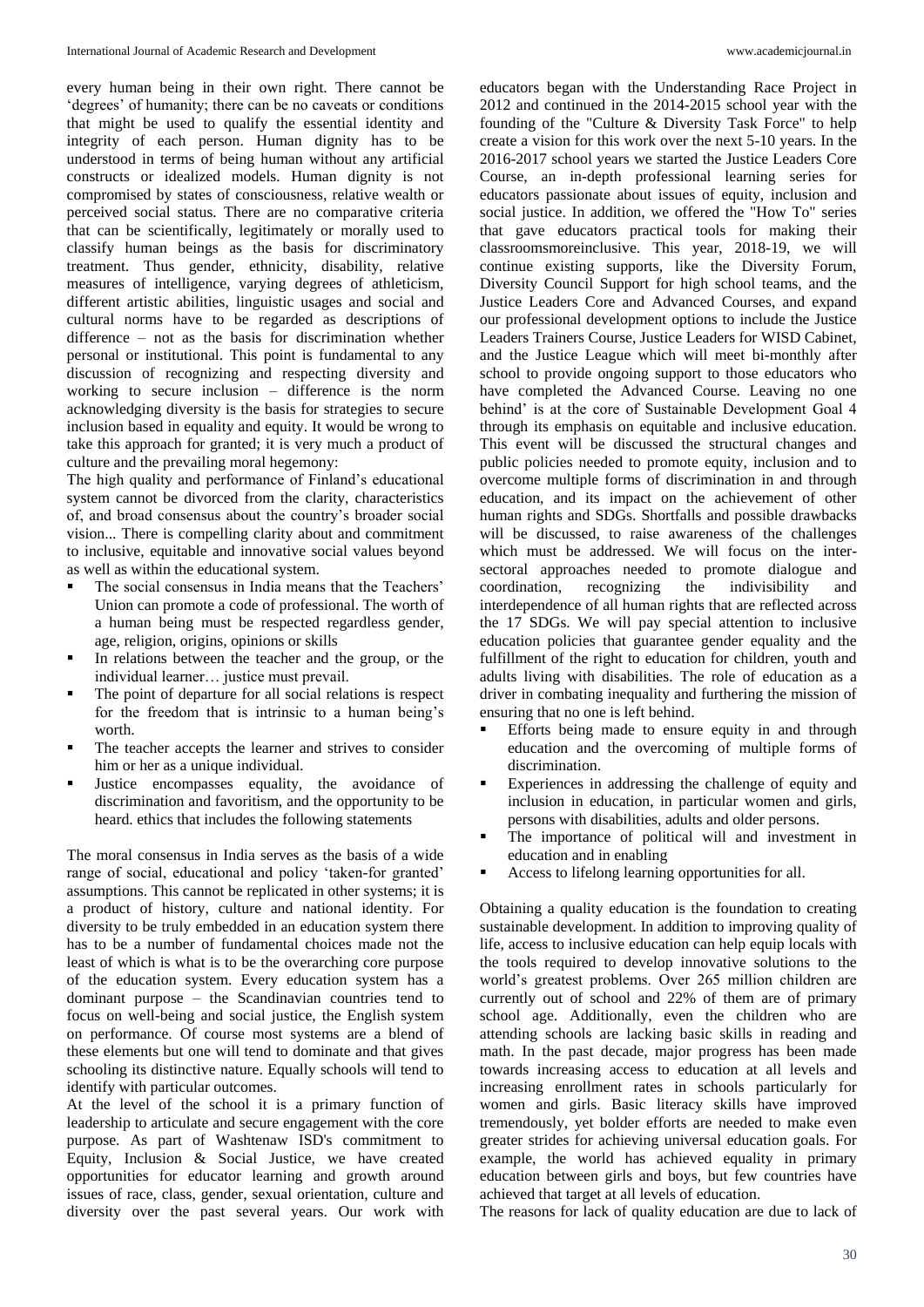adequately trained teachers, poor conditions of schools and equity issues related to opportunities provided to rural children. For quality education to be provided to the children of impoverished families, investment is needed in educational scholarships, teacher training workshops, school building and improvement of water and electricity access to schools.

### **Facts and figures for Social Justice**

- Enrolment in primary education in developing countries has reached 91 per cent but 57 million primary age children remain out of school.
- More than half of children that have not enrolled in school live in sub-Saharan Africa.
- An estimated 50 per cent of out-of-school children of primary school age live in conflict-affected areas.
- 617 million youth worldwide lack basic mathematics and literacy skills.
- By 2030, ensure that all girls and boys complete free, equitable and quality primary and secondary education leading to relevant and Goal-4 effective learning outcomes
- By 2030, ensure that all girls and boys have access to quality early childhood development, care and preprimary education so that they are ready for primary education
- By 2030, ensure equal access for all women and men to affordable and quality technical, vocational and tertiary education, including university
- By 2030, substantially increase the number of youth and adults who have relevant skills, including technical and vocational skills, for employment, decent jobs and entrepreneurship
- By 2030, eliminate gender disparities in education and ensure equal access to all levels of education and vocational training for the vulnerable, including persons with disabilities, indigenous peoples and children in vulnerable situations
- By 2030, ensure that all youth and a substantial proportion of adults, both men and women, achieve literacy and numeracy
- By 2030, ensure that all learners acquire the knowledge and skills needed to promote sustainable development, including, among others, through education for sustainable development and sustainable lifestyles, human rights, gender equality, promotion of a culture of peace and non-violence, global citizenship and appreciation of cultural diversity and of culture's contribution to sustainable development
- Build and upgrade education facilities that are child, disability and gender sensitive and provide safe, nonviolent, inclusive and effective learning environments for all
- By 2020, substantially expand globally the number of scholarships available to developing countries, in particular least developed countries, small island developing States and African countries, for enrolment in higher education, including vocational training and information and communications technology, technical, engineering and scientific programs, in developed countries and other developing countries
- By 2030, substantially increase the supply of qualified teachers, including through international cooperation for teacher training in developing countries, especially

least developed countries and small island developing states

### **Conclusion**

Inclusion, equitable and social justice are not simply an organizational structure, but rather a commitment to making classrooms, schools and the world places in which everyone is valued and belongs and diversity is seen as enriching and positive. Moving beyond narrow understandings of inclusion perspective will involve a thorough unpacking of our societal beliefs about difference and connection. Until we truly value each human being, our attempts to implement inclusive school practices will be tinkering on the edges of real change. There is much to gain and the task can feel overwhelming, but a coherent vision, loving support and clear communication will advance our efforts.

# **References**

- 1. Lawrence-Brown D, Sapon-Shevin M. Condition critical: Key principles for Equitable and Inclusive Education. NY: Teachers College Press, 2019.
- 2. Pugach MC, Blanton LP, Florian L. Unsettling Conversations: Diversity and Disability in Teacher Education, 2012.
- 3. Schniedewind N, Sapon-Shevin M. Educational courage: Resisting the ambush of public education. Boston: Beacon Pr, 2012.
- 4. Ferri BA. A dialogue we've yet to have: Race and disability studies. In C. Dudley-Marling & A. Gurn. The Myth of the Normal Curve (Ch.10). New York: Peter Lang, 2010.
- 5. Layard R, Dunn J. A Good Childhood, London Penguin Books, 2009
- 6. Noguera P. the Trouble with Black Boys San Francisco, Jossey Bass Nussbaum, 2008.
- 7. Udvari-Solner A, Kluth P. Joyful Learning: Active and Collaborative Learning in Inclusive Classrooms. Thousand Oaks, CA: Corwin Press, 2007.
- 8. Duignan P. Educational Leadership, Cambridge, Cambridge University Press, 2006.
- 9. Sage Covey, Stephen MR. the Speed of Trust London, Simon and Schuster Hargreaves A and Fink D 2006 Sustainable Leadership, 2006.
- 10. Sergiovanni T. Strengthening the Heartbeat, San Francisco, Jossey Bass, 2005.
- 11. Tapscott D, Williams AD. Wikinomics London: Atlantic Books, 2006.
- 12. Sapon-Shevin M. Widening the circle: The power of inclusive classrooms. Boston: Beacon Press, 2007.
- 13. Hargreaves A, Fink D. Sustainable Leadership San Francisco, CA: Jossey-Bass Leadership Library in Education, 2005.
- 14. Archard D. Children*:* Rights and childhood Abingdon Routledge, 2004.
- 15. Smith RM, Sapon-Shevin M. (ongoing). Challenging Oppressive Behavior: Interrupting Racism, Ableism and Homophobia (workshops presented at the American Educational Research Association and TASH, 2001-present).
- 16. Sergiovanni TJ. Moral Leadership: getting to the heart of school improvement, San Francisco: Jossey-Bass, 1992.
- 17. Van der Klift E, Kunc N. Beyond benevolence: Friendship and the politics of help. In J. Thousand, R.